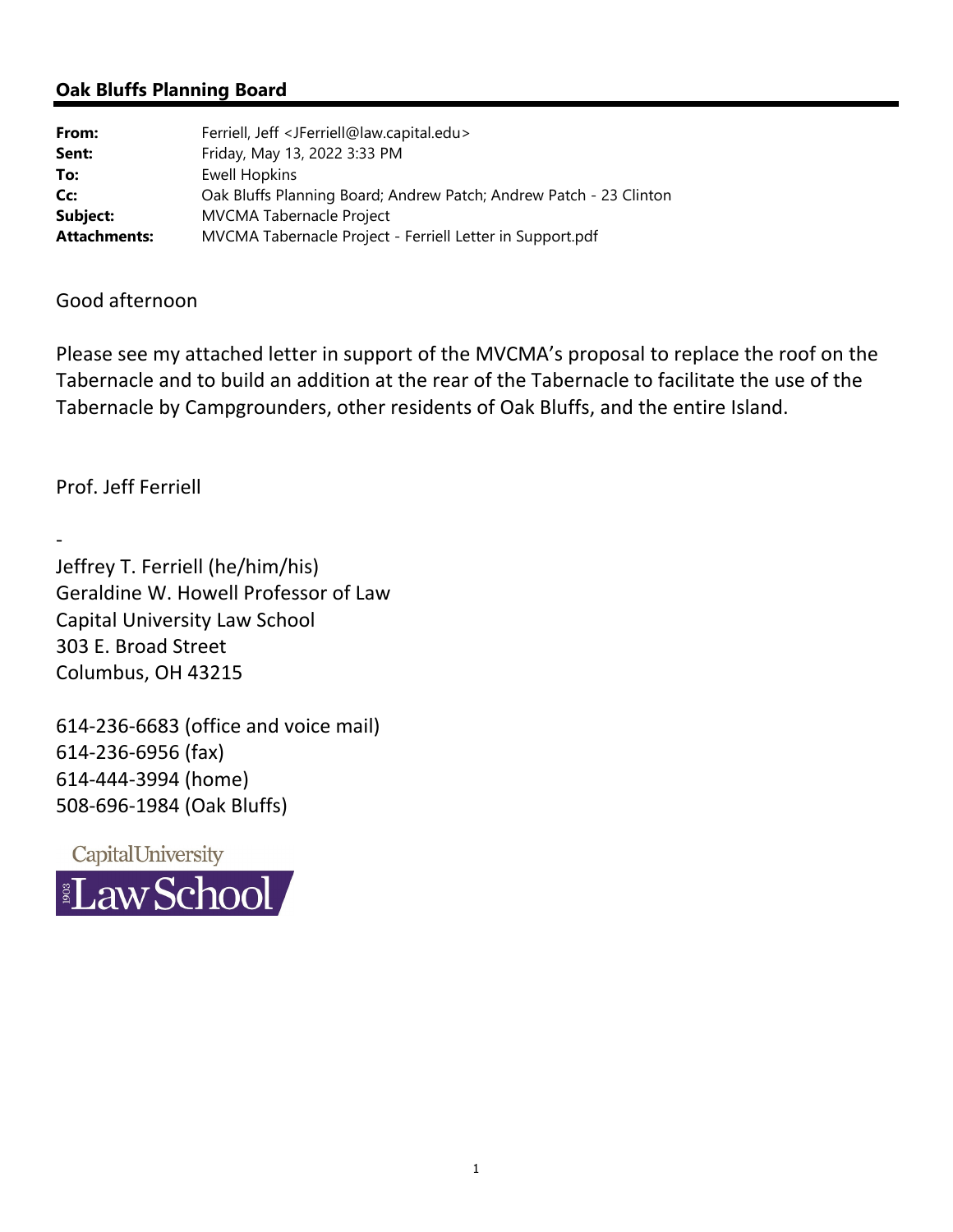

Mr. Ewell Hopkins, Chairperson, Oak Bluffs Planning Board

Dear Mr. Hopkins and other members of the Board -

I am writing to express my enthusiastic support for the projects proposed by the Martha's Vineyard Camp Meeting Association, Inc., to 1) replace the roof of the Tabernacle and 2) construct an addition to the rear of the Tabernacle to provide a "Green Room" for performances and other Tabernacle Events, storage for our Steinway piano, and permanent restrooms.

I have been a seasonal resident of Oak Bluffs, at 8 Cottage Park, for the last 35 years, with my time on the island always increasing as the years have progressed. When, in 2008 I was elected as a member of the MVCMA Board of Trustees I began spending the better part of my summers at our cottage. Since 2013, when I was elected to the first of three consecutive one-year terms as President of the MVCMA, I have spent nearly the entire summer in the Campgrounds, from just before Memorial Day until the weekend after Illumination, when I must always return to Columbus, for the resumption of classes, at Capital University Law School where I teach Contracts, Commercial Law, Bankruptcy, and Professional Responsibility.

Among the features I most admire about the Campgrounds is its historic architecture. As I'm sure you know, since 1979 the MVCMA has been one of the 94,000 properties listed on the National Register of Historic Places, and since 2005 one of only approximately 2500 locations throughout the United States that have been designated as a National Historic Landmark (with only 191 in Massachusetts). When I was President of the MVCMA I made historic preservation of the MVCMA Office (the first building in what is now Oak Bluffs), the Tabernacle (built in 1879), and the 310 or so historic residential cottages situated on the grounds of the MVCMA one of my top priorities.

Both as a former MVCMA Board member and President, and as a member of the Columbus, Ohio, German Village, Architectural Review Commission, I am confident that the proposed changes to the Tabernacle are consistent with the historic architecture of the Campgrounds and the Tabernacle itself. The addition has been designed to be reminiscent of and to pay tribute to the smaller Tabernacle addition that was removed in the early 1900s, from the same location, at the rear of the Tabernacle. Significantly, the proposed structure has been designed to ensure that it will conform to the United States Secretary of the Interior's Guidelines for the Treatment of Historic Properties and will not detract from the MVCMA's prestigious status as a National Historic Landmark.

The construction of the bathrooms will permit removal of the unsightly and expensive portapotties. I'm accustomed to using facilities like these on large group bike rides and running